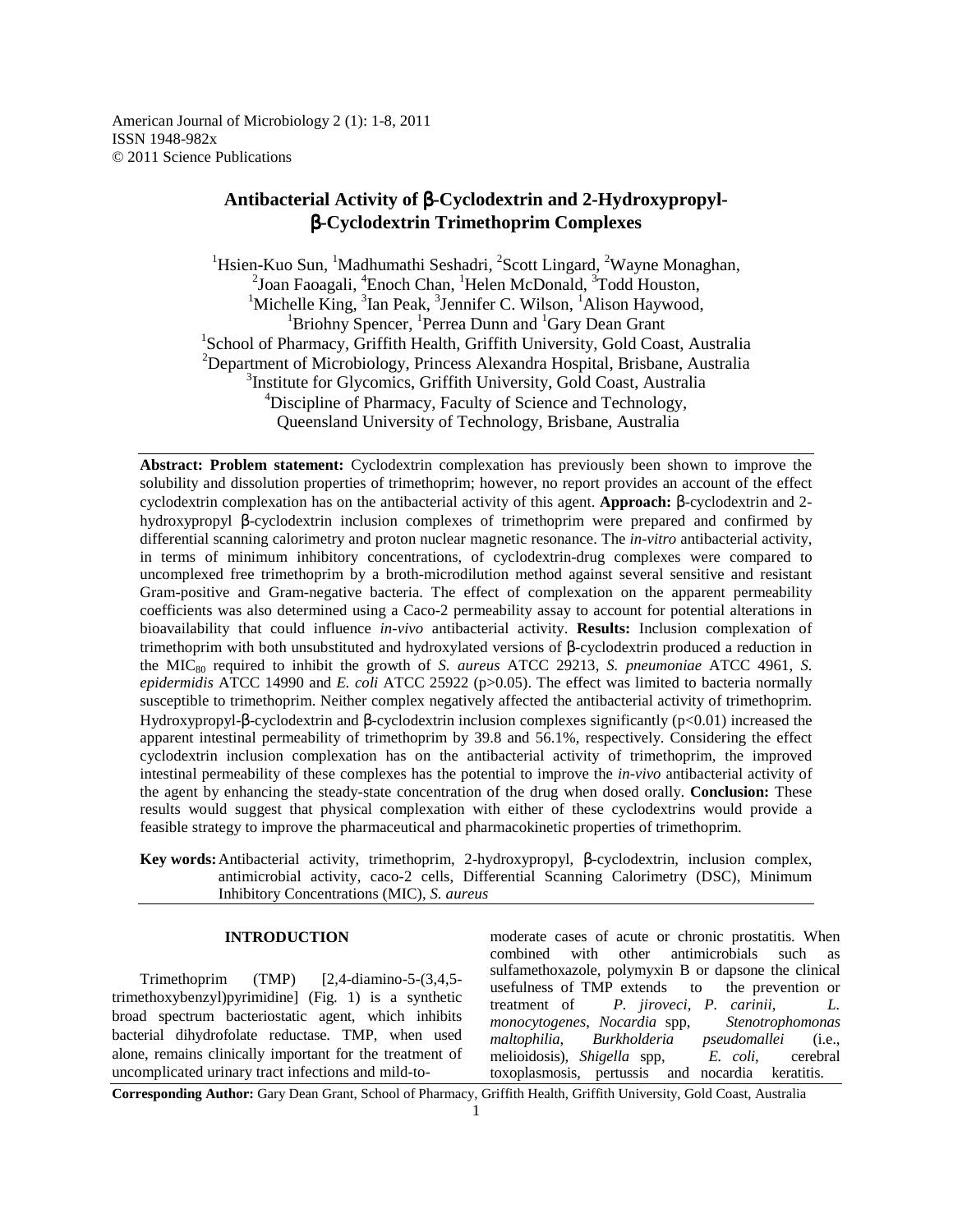

Fig. 1: Structure of trimethoprim

 Previous research demonstrated that the aqueous solubility of TMP significantly increased (2.2-fold) when complexed with β-CycloDextrin (βCD) and the *in vitro* dissolution property of the βCD-TMP complex was superior to both TMP and the corresponding physical mixture of β-CD:TMP (Li *et al*., 2005; Sousa *et al*., 2005).

 Cyclodextrin (CD) complexation has been shown to alter the activity of several β-lactam antibiotics against a diverse panel of clinical isolates (Athanassiou *et al*., 2003). The antibacterial activities of these CDincluded antibiotics were shown to increase, particularly against Gram-negative bacteria. The nature and degree of substitution on CD macromolecules were proposed to be the predominant factors influencing the antimicrobial activity. (Athanassiou *et al*., 2003) Two mechanisms for these observed effects were suggested that may have relevance to our investigation. Firstly, several outermembrane bacterial proteins similar to CymA may have facilitated the penetration of the CD-drug complexes (Pajatsch *et al*., 1998; 1999; Orlik *et al*., 2003). CymA is an identified component of the outer membrane of *Klebsiella oxytoca* that functions as a porin specific for CD (Orlik *et al*., 2003). Secondly, CD molecules may have potentially destabilized the outer membrane of the bacteria, which eventually lead to an increase in the diffusion rate of the β-lactam antibiotics (Athanassiou *et al*., 2003).

 Based on these findings, it is possible that CD complexation, in addition to altering the physicochemical properties of TMP, may alter its antimicrobial activity. Previous investigations did not provide an account of the biological properties of CD-TMP complexes. Given this, βCD and 2-hydroxypropyl β-CD (HPβCD) complexes of TMP were prepared and the antibacterial activities of these complexes compared to uncomplexed TMP against a range of sensitive and inherently resistant bacteria. This investigation also compares the intestinal permeability of uncomplexed and complexed TMP to highlight potential pharmacokinetic differences that could influence *invivo* antibacterial activity. Assessing the physicochemical attributes of complexes was not an objective of this investigation.

### **MATERIALS AND METHODS**

**Materials:** TMP, βCD and HPβCD were purchased from Sigma-Aldrich (St Louis, USA). HPLC grade organic solvents were sourced from Merck (Darmstadt, Germany). All other chemicals were reagent grade. The water used throughout the investigation was deionised and filtered by a MilliQ-Academic system.

**Preparation of the inclusion complexes of trimethoprim with CDs:** Complexes were prepared by adding 1:1 Molar ratios of TMP and respective CD into 1 L litre of water and stirred until all solid materials dissolved. The resultant solutions were 0.45 µm filtered (Millipore, Type HV, pore size 0.45 µm) and transferred to round bottom flasks, frozen at -80°C (Sanyo) and subjected to freeze-drying using a Christ Alpha 1-4 LD freeze dryer (Martin Christ Gefriertrocknungsanlagen GmbH, Germany), at -57°C and 0.035 mbar. The freeze dried product was ground by mortar and pestle and sieved to obtain a relatively uniform particle size.

**Characterisation of the inclusion complexes:**  Inclusion complex formation was confirmed by Differential Scanning Calorimetry (DSC), Infrared (IR) spectroscopy (data not shown) and proton nuclear magnetic resonance  $({}^{1}H$  NMR) spectroscopy adapting previously reported protocols (Echezarreta-Lopez *et al*., 2002; Sousa *et al*., 2005) using methodology similar to that described by (Win *et al*., 2010).

 DSC measurements were performed using a Linseis STA Platinum Series analyser (Linseis Messgeraete GmbH, Germany). Pure TMP, βCD, HPβCD, respective equimolar physical mixtures and complexes were dried prior to thermal analysis. Samples (10 mg) were placed into an aluminium crucible fitted with a perforated lid and scanned over a temperature range of 30-400°C at a heating rate of 5°C  $min^{-1}$ .

<sup>1</sup>H NMR spectra of TMP, βCD, HPβCD, respective equimolar physical mixtures and complexes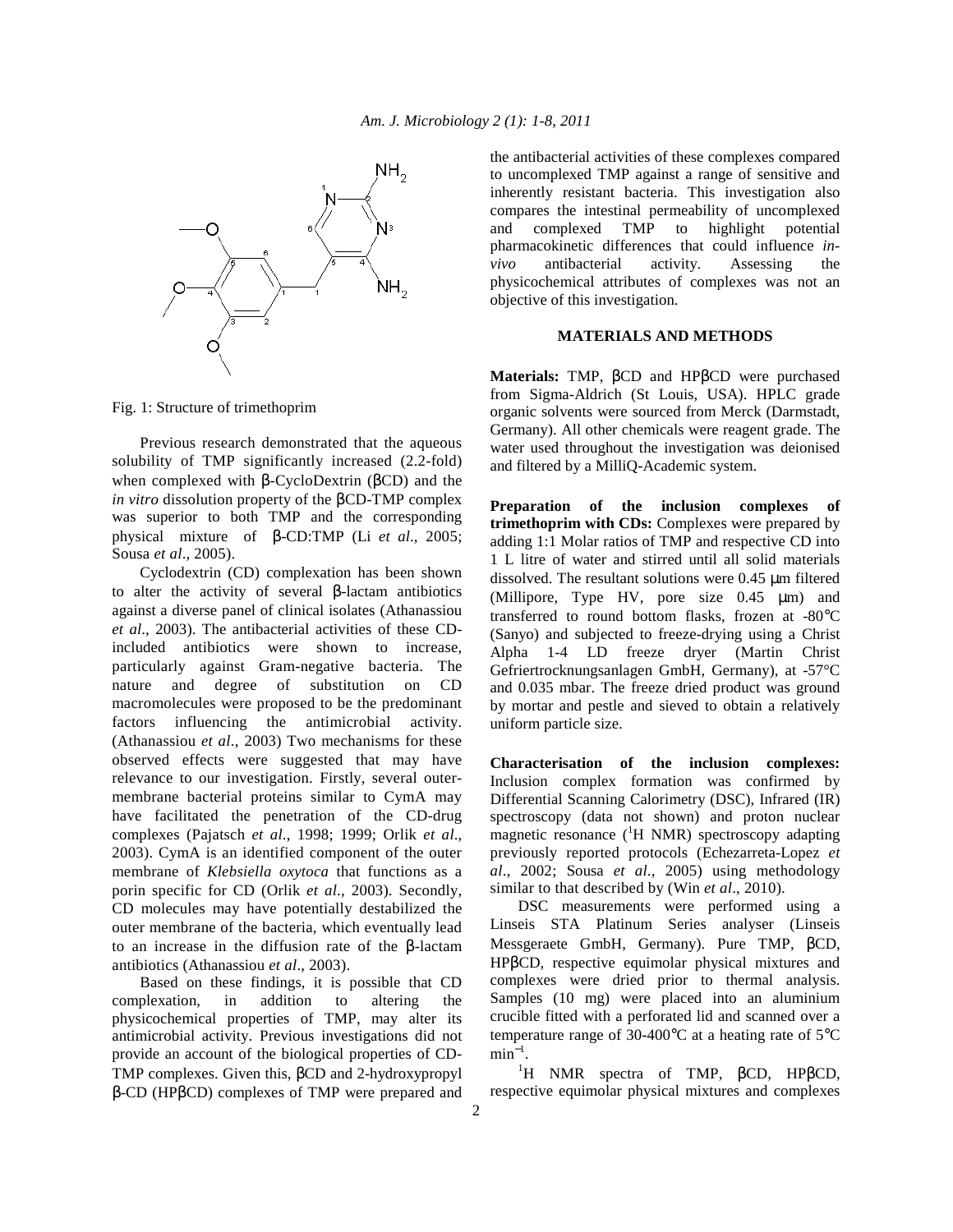were acquired on a 600MHz Bruker Avance spectrometer equipped with a cryoprobe at 298K, in D<sub>2</sub>O using DSS (2,2-dimethyl-2-silapentane-5-sulfonic acid) as an internal standard.

**Content analysis of trimethoprim-CD complexes:** In order to compare antibacterial activities, it was necessary to determine the TMP content of formed complexes. A Shimadzu Biospec-mini spectrophotometer was used to determine the UVabsorbance profiles (230-400 nm) of TMP and equimolar solutions of CD-TMP complexes. TMP standards, with or without CDs, ranging from 5-75  $\mu$ g/m L<sup>-1</sup> were prepared in acetonitrile and read at 292 nm. 10mg of each respective complex was dissolved in 100 mL of acetonitrile, transferred to quartz cuvettes and the absorbances read at 292 nm. The TMP concentration was extrapolated from the standard curve and respective equivalencies calculated.

**Stock solution preparation for antibacterial assay:** 5.12 mg mL<sup>-1</sup> stock solutions of TMP,  $βCD-TMP$  and HPβCD-TMP were prepared on the day of use by dissolving the calculated equivalent mass of TMP in 0.1 mL of 0.05 M hydrochloric acid and diluted with 0.9 mL<sup>-1</sup> of reverse osmosis water. All stock solutions were sonicated in a 45°C water bath for 10 min to aid in the dissolution of the powders. Stock solutions were serially diluted with broth to generate the required concentrations of 256, 128, 64, 32, 16, 32, 16, 8, 4, 2, 1, 0.5, 0.25 and 0.125  $\mu$ g mL<sup>-1</sup>.

**Microorganisms:** For the comparative study of antimicrobial activity a range of susceptible and inherently resistant Gram-positive and Gram-negative bacteria were tested: *Staphylococcus aureus* ATCC 29213, *Staphylococcus aureus* NCTC 6571, methicillin resistant *Staphylococcus aureus* 49476, *Staphylococcus epidermidis* ATCC 14990, *Staphylococcus lugdunensis* ATCC 700328, *Streptococcus pneumoniae* ATCC 49619, *Pseudomonas aeruginosa* ATCC 27853, *Escherichia coli* ATCC 25922, *Neisseria meningitidis* ATCC 13077 and *Haemophilus influenzae* ATCC 49247.

**Inoculum preparation:** All cultures had been previously stored at -70°C and were subcultured overnight twice before use in each round of testing. Colonies from these subcultures were suspended in 0.9% sterile saline to create a turbidity equivalent to the 0.5 McFarland standard, measured in Vitek 2

suspension tubes in a Vitek 2 'Densichek' photometric turbidity meter (Biomérieux Inc., Durham, USA).

**Antibacterial assay:** A series of broth microdilution tests were performed to determine the Minimum Inhibitory Concentrations (MIC) of TMP, βCD and HPβCD complexes for each bacterial strain. Testing was performed in accordance with the Clinical and Laboratory Standards Institute (CLSI) guidelines for broth microdilution testing. About 100 µL of the antibiotic-containing media was pipetted into the appropriate 'U' shaped wells of a microtitre tray. The bacterial suspensions, prepared to a turbidity of 0.5 McFarland, were then diluted 1:10 with 0.9% saline and 5 µL of the diluted suspensions was added to each test well. Relevant positive (no drug) and negative controls (no bacteria) were included in each tray. Inoculated microtitre trays were covered to prevent contamination and evaporation of liquid media and were incubated at the appropriate atmosphere and temperature relevant to the organism being tested. Microtitre trays were removed from standardised conditions after an appropriate incubation period and read using a parabolic mirror stand to visually gauge the turbidity of each well compared to that of the negative and positive control wells. The MIC of each antibiotic dilution series in this study was read using the first dilution at which at least 80% of growth was inhibited  $(MIC_{80})$ . The experiment was repeated on three separate days. Quality control for all media, reagents, bacterial strains and equipment was performed, checked and found to be within acceptable limits as specified by the CLSI (where available) and as per the protocol of the National Association of Testing Authorities (NATA) accredited microbiology laboratory at the Princess Alexandra Hospital (Brisbane, Australia).

**TMP High Performance Liquid Chromatography (HPLC) assay:** The quantitative analysis of TMP was performed using an automated HPLC system, which consisted of a Varian Prostar 240 Quaternary Solvent Delivery Module, Varian Prostar 335 Photodiode Array Detector, Varian Prostar 430 Autosampler, equipped with a Varian Pursuit C18 reverse-phase column  $(250\times4.6$  mm, 5 µm particle size). The HPLC conditions used were adapted from methods previously reported (Gallego and Arroyo, 2002). The column was thermostated at 30°C and eluted TMP detected at wavelengths of 205 and 250 nm, respectively. The mobile phase consisted of 80:20 mixture of 10 mM aqueous phosphate buffer (pH 3) and acetonitrile. The flow rate was set at 1 mL min<sup>-1</sup> and 20  $\mu$ L injection volume. Standard curves, used to extrapolate the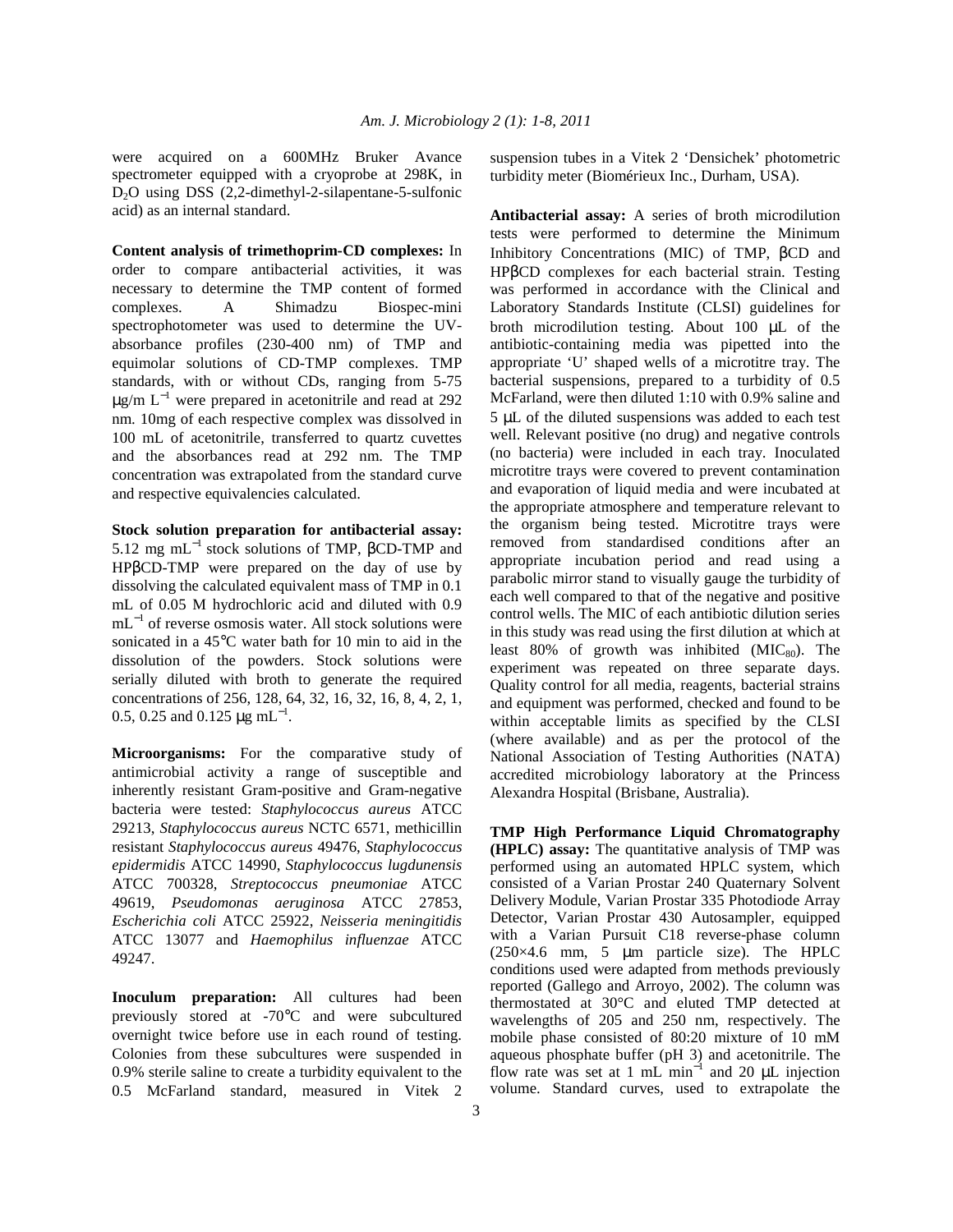concentration of samples collected during the *in vitro* permeability assay, were generated for TMP ( $R_t = 5.98$ )  $\pm$  0.02 min, y = 140188x + 4622.9, R<sup>2</sup> = 0.9998) and was linear from 0.25  $\mu$ M to 10  $\mu$ M. The limit of detection (LOD, signal-to-noise ratio 3-to-1) was 0.1 µM and the limit of quantification (LOQ, signal-tonoise ratio 10-to-1) was 0.25 µM.

*In vitro* **permeability assay:** Caco-2 cells with a passage number 38 were grown on polycarbonate inserts for 29 days to form cell monolayers with tight junctions. The Transepithelial Electrical Resistance (TEER) across inserts was measured to determine the integrity of cell monolayers. Prior to the experiment, the cell monolayers were rinsed with the Hank's Balanced Salt Solution (HBSS) with a pH of 7.2. All the TEER measurements were above  $250$  Wcm<sup>2</sup>, indicating intact cell monolayers suitable for investigating intestinal permeability. The permeability experiments were performed in the apical to basolateral direction. Briefly, at the start of the experiment, 200 µM solutions of TMP, βCD-TM and HPβCD-TMP prepared in HBSS were added to the apical side of the cell monolayers. At 30 min intervals over a period of 3 hours, the inserts were transferred to new wells filled with fresh HBSS. Samples, taken from the basolateral side of the cell insert, were analysed by HPLC to determine the TMP concentration. The method was performed in triplicate.

**Data analysis:** The median MIC<sub>80</sub> was calculated for each bacterial species. The Kruskal-Wallis nonparametric analysis of variance on ranks was used to determine whether there were significant differences among susceptibilities to uncomplexed TMP to CD-TMP for each bacterial species. Mann-Whitney tests were performed to determine specific differences between TMP and each CD complex (Mann-Whitney test). Differences were considered significant when  $p<0.05$ .

 For the *in-vitro* intestinal permeability assay, extrapolated concentrations were used to determine the *Papp* for each compound which was calculated using the formula:

$$
P_{\text{app}} = \frac{\Delta Q}{\Delta t} \frac{1}{A C_{\text{o}}}
$$

 Two-tailed t-test was used to assess the level statistical differences in intestinal permeabilities of uncomplexed trimethoprim to CD complexes. Differences were considered significant when  $p<0.05$ .

#### **RESULTS**

**Content analysis of TMP-CD:** The UV wavelength scans (230-400 nm) provided evidence that CDs do not significantly affect the UV-absorption profile of TMP at any wavelength ( $p<0.05$ ;  $n = 3$ ). No significant difference was observed for slope or linearity  $(y =$ 19.246x;  $R^2 = 0.998$  for TMP),  $(y = 19.627x; R^2 =$ 0.9973 for HPβCD-TMP and (y = 19.119x; R<sup>2</sup> = 0.9967 for βCD-TMP at a wavelength of 292 nm ( $p < 0.05$ ; n =3). Spectrophotometric analysis at 292 nm confirmed that 10 mg of βCD-TMP and HPβCD-TMP complexes were equivalent to  $1.97 \pm 0.03$  mg and  $1.49 \pm 0.05$  mg of uncomplexed free TMP, respectively.

**Characterization of the inclusion complexes:** DSC provided evidence supporting the formation of CD-TMP inclusion complexes (Fig. 2 and 3). The sharp melting point endotherm for TMP was identified at approximately 200°C. The broad melting point endotherms for βCD and HPβCD were identified at approximately 85 and 110°C, respectively. Evaluation of the respective physical mixes (1:1 Molar ratio) revealed individual endotherms for TMP, βCD and HPβCD. Complexes exhibited the complete loss of the sharp TMP melting point endotherms and a broadening of the respective CD melting point endotherm. The loss of the TMP endotherm is suggested to be due to the encapsulation of the drug into the internal cavity of the CD (i.e., inclusion complex) (Li *et al*., 2005).

 The results of the NMR analyses of TMP and respective inclusion complexes are shown in Table 1 referenced to DSS (0.0 ppm). NMR analysis provides further evidence regarding the inclusion and orientation of TMP within the host (βCD or HPβCD). <sup>1</sup>H NMR evidence for the formation of an inclusion complex is provided by changes in the chemical shift  $(\Delta \delta)$  of protons associated with either the CD or TMP, reflecting changes in chemical environment on encapsulation. The data clearly show that the inclusion of trimethoprim into either the βCD or HPβCD results in a change in chemical shift (shielding effect) of the TMP resonances on complexation.

Table 1: 1H NMR resonance chemical shifts  $\delta$  (ppm) of C-H proton in TMP and  $\Delta\delta$  (ppm) of C-H protons in TMP complexed<br>with sither  $BCD$  or  $\text{LDP}$  in D.O. referenced to DSS with either groups in Disponsion in Disponsion in Disponsion in Disponsion in Disponsion in Disponsion in Disp<br>Traditional to Disponsion in Disponsion in Disponsion in Disponsion in Disponsion in Disponsion in Disponsion<br>

| with either pCD or HPDCD in D <sub>2</sub> O referenced to DSS |          |                            |                   |  |
|----------------------------------------------------------------|----------|----------------------------|-------------------|--|
| $\mathrm{^{1}H}$                                               | TMP δppm | TMP/Δδ β-OH-CD TMP/Δδ β-CD |                   |  |
| 6                                                              | 7.677    | $-0.131$                   | $-0.164$          |  |
| $1^{\#}$                                                       | 3.710    | $-0.094$                   | n.d. <sup>1</sup> |  |
| $2^*$ , 6 <sup>*</sup>                                         | 6.610    | $-0.112$                   | $-0.153$          |  |
| $3^*$ , $5^*$                                                  | 3.818    | $-0.089$                   | n.d.              |  |
| $4*$                                                           | 3.754    | $-0.093$                   | n.d.              |  |

<sup>1</sup>n.d. due to overlap with the β-cyclodextrin signals; `pyrimidine C-H proton; # alkyl C-H proton, \*benzyl O-C-H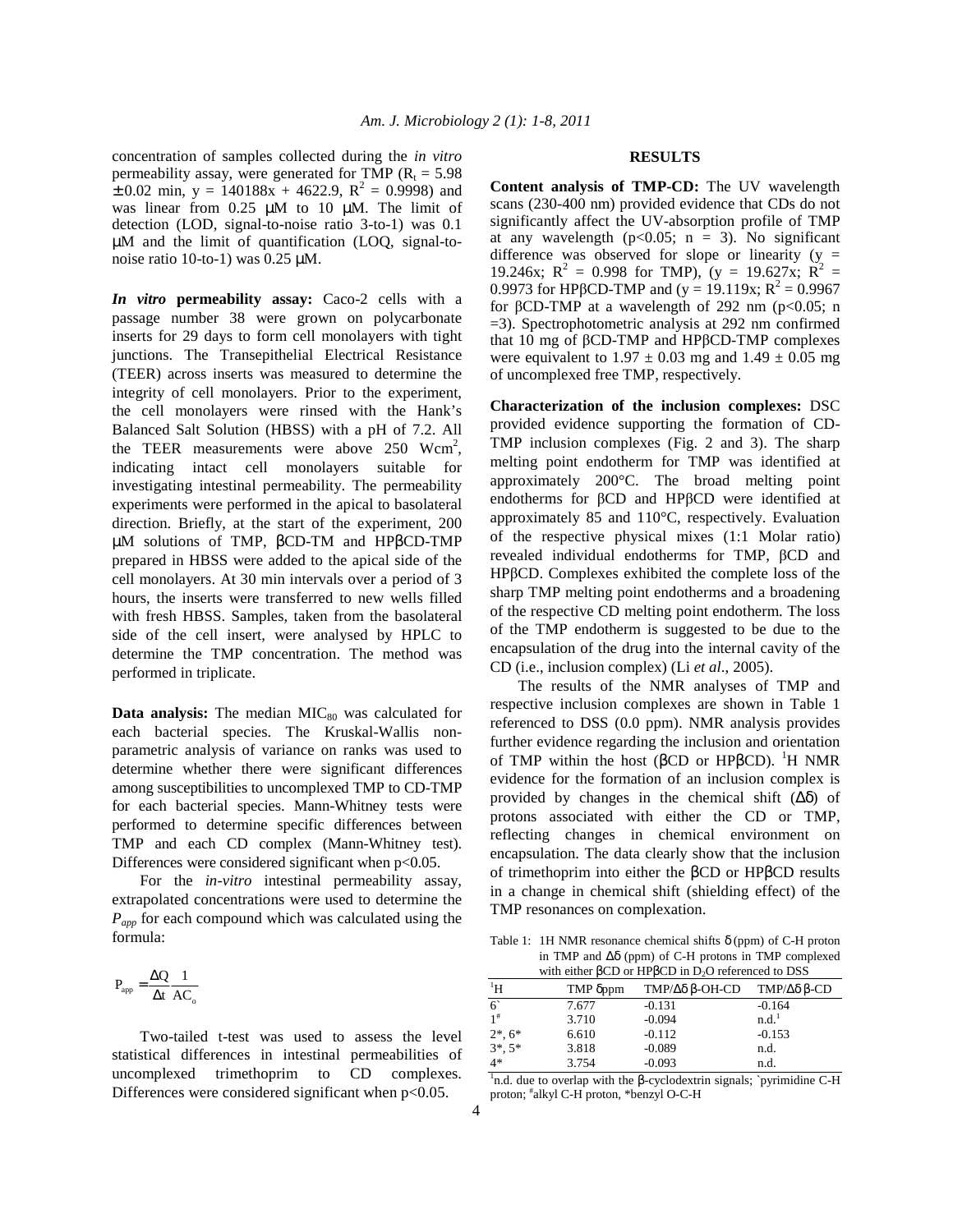



Fig. 2: Differential scanning calorimetry (DSC) thermogram for TMP (I); βCD (II); physical mix (III); βCD-TMP complex (IV)



Fig. 3: Differential scanning calorimetry (DSC) thermogram of TMP (I); HPβCD (II); physical mix (III); HPβCD-TMP complex (IV)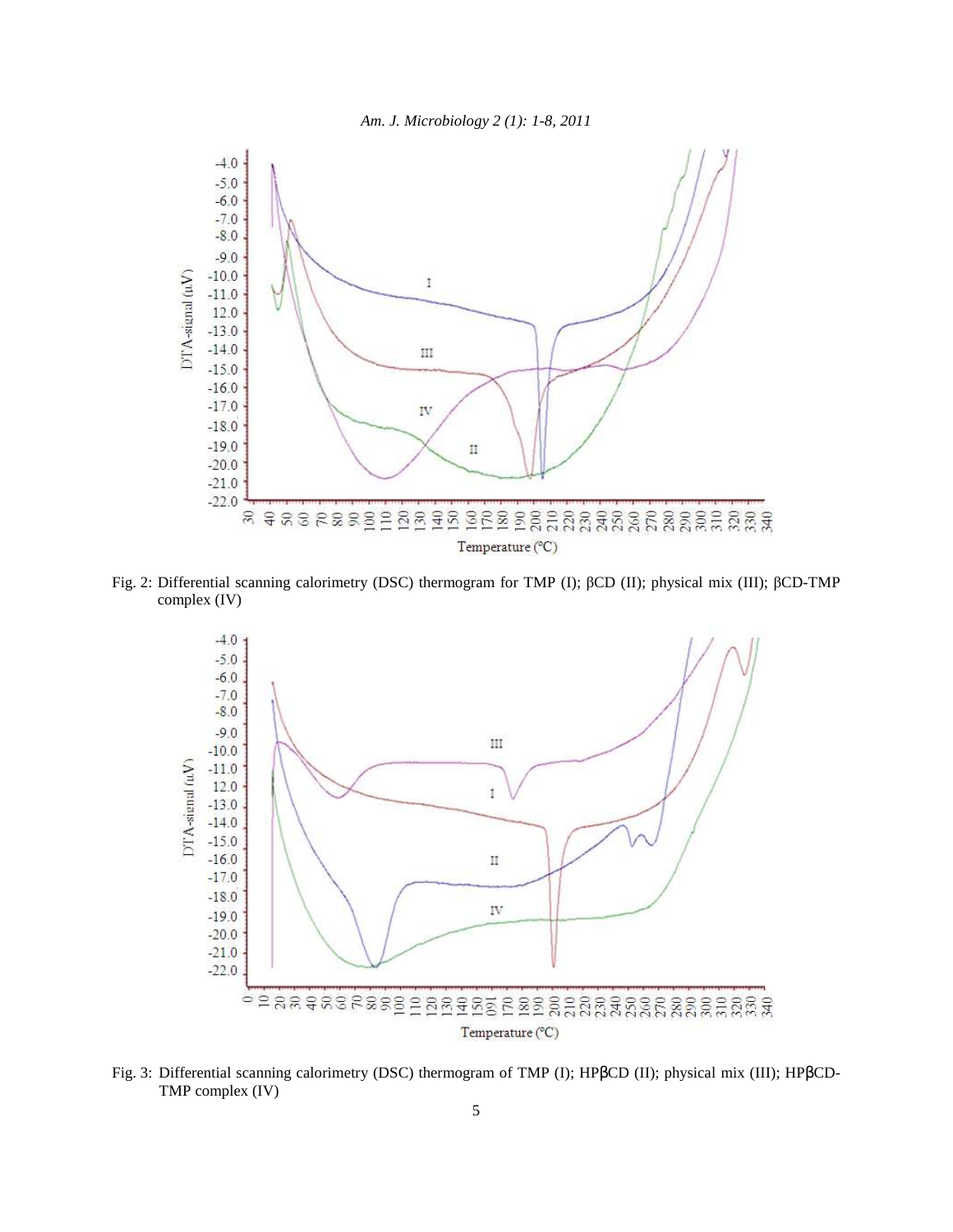



Fig. 4: Mean permeability of TMP (n = 4),  $\beta$ CD-TMP (n=3) and HP $\beta$ CD-TMP (n = 3). \*\*: p<0.01 for TMP Vs βCD-TMP; ##: p<0.01TMP Vs HPβCD-TMP

Table 2: MIC<sub>80</sub> (mg mL<sup>-1</sup>) of TMP and equivalent concentrations of βCD-TMP and HPβCD-TMP complexes against selected Gram-positive and Gram-negative bacteria

|                                                   |                    | $BCD-TMP$           | HPBCD-             |
|---------------------------------------------------|--------------------|---------------------|--------------------|
| Organism (NCTC/ATCC Strain)                       | TMP median (range) | median (range)      | TMP median (range) |
| Staphylococcus aureus 29213                       | $2(1-2)$           | $1(-)$              | $1(0.5-1)$         |
| Staphylococcus aureus 6571                        | $1(0.5-1)$         | $1(0.5-1)$          | $0.25(0.25-1)$     |
| methicillin resistant Staphylococcus aureus 49476 | $1(0.5-1)$         | $1(0.5-1)$          | $0.5(0.25-1)$      |
| Staphylococcus epidermidis 14990                  | $0.125(0.125-0.5)$ | $0.125(0.125-0.25)$ | 0.125(0.125)       |
| Staphylococcus lugdunensis 700328                 | $8(4-8)$           | $8(4-8)$            | $8(4-8)$           |
| Streptococcus pneumoniae 49619                    | $4(2-4)$           | $2(2-4)$            | $2(2-4)$           |
| Escherichia coli 25922                            | $0.5(0.5-1)$       | $0.5(-)$            | $0.25(0.125-0.5)$  |
| Haemophilus influenzae 49247                      | $0.125(-)$         | $0.125$ (-)         | $0.125(-)$         |
| Pseudomonas aeruginosa 27853                      | $>256$ (-)         | $>256$ (-)          | $>256$ (-)         |
| Neisseria meningitidis 13077                      | $64(32-64)$        | $64(32-64)$         | $64(32-64)$        |

**Antibacterial activity of CD-TMP complexes:** The medium (range)  $MIC<sub>80</sub>$  for TMP,  $\beta$ CD-TMP and HPβCD-TMP against Gram-positive and Gramnegative bacteria are presented in Table 2. CD complexation was shown to marginally increase the *invitro* antibacterial activity of TMP against bacteria normally susceptible to this agent. Inclusion complexation of TMP with both unsubstituted and hydroxylated versions of βCD appeared to reduce the median MIC<sub>80</sub> required to inhibit the growth of *S*. *aureus* 29213, *S. pneumoniae* 4961 and *E. coli* 25922 (p>0.05) (Table 2). This effect was also observed for HPβCD-TMP against *S. aureus* 6571 and methicillin resistant *S. aureus* 49476 (p>0.05) (Table 2). The median MIC<sub>80</sub> range for HPβCD-TMP against *S*. *epidermidis* 14990 decreased relative to TMP alone and the βCD-TMP complex (p>0.05). Neither CD-TMP inclusion complex affected the antibacterial activity against H. *influenzae* 49247. CD inclusion complexes of TMP also produced no alteration in the activity of TMP against inherently resistant Gram-positive bacteria such as *S. lugdunensis* 700328 and Gram-negative bacteria such as *P. aeruginosa* 27853 and *N. meningitidis* 13077. With exception of *S. aureus* 49476, HPβCD inclusion complexes appeared to reduce the median MIC<sub>80</sub> of TMP against normally susceptible bacteria more than βCD, Table 2. The lack of statistical significance is likely due to insufficient statistical power of this study as a result of the small sample size  $(n = 3)$  and the degree of variance produced by CD complexation.

*In-vitro* **intestinal permeability assay:** Results are presented in Fig. 4. βCD and HPβCD inclusion complexation significantly increased the *in-vitro* apparent intestinal permeability of TMP by 39.8% and 56.1%, respectively ( $p<0.01$ ;  $n = 3$ ). Uncomplexed free TMP displayed lower apparent permeability (*Papp* 2.27  $\times10^{-5}$  when compared to either CD-TMP complex (βCD-TMP  $P_{app}$  3.17 ×10<sup>-5</sup> and HPβCD-TMP  $P_{app}$  3.59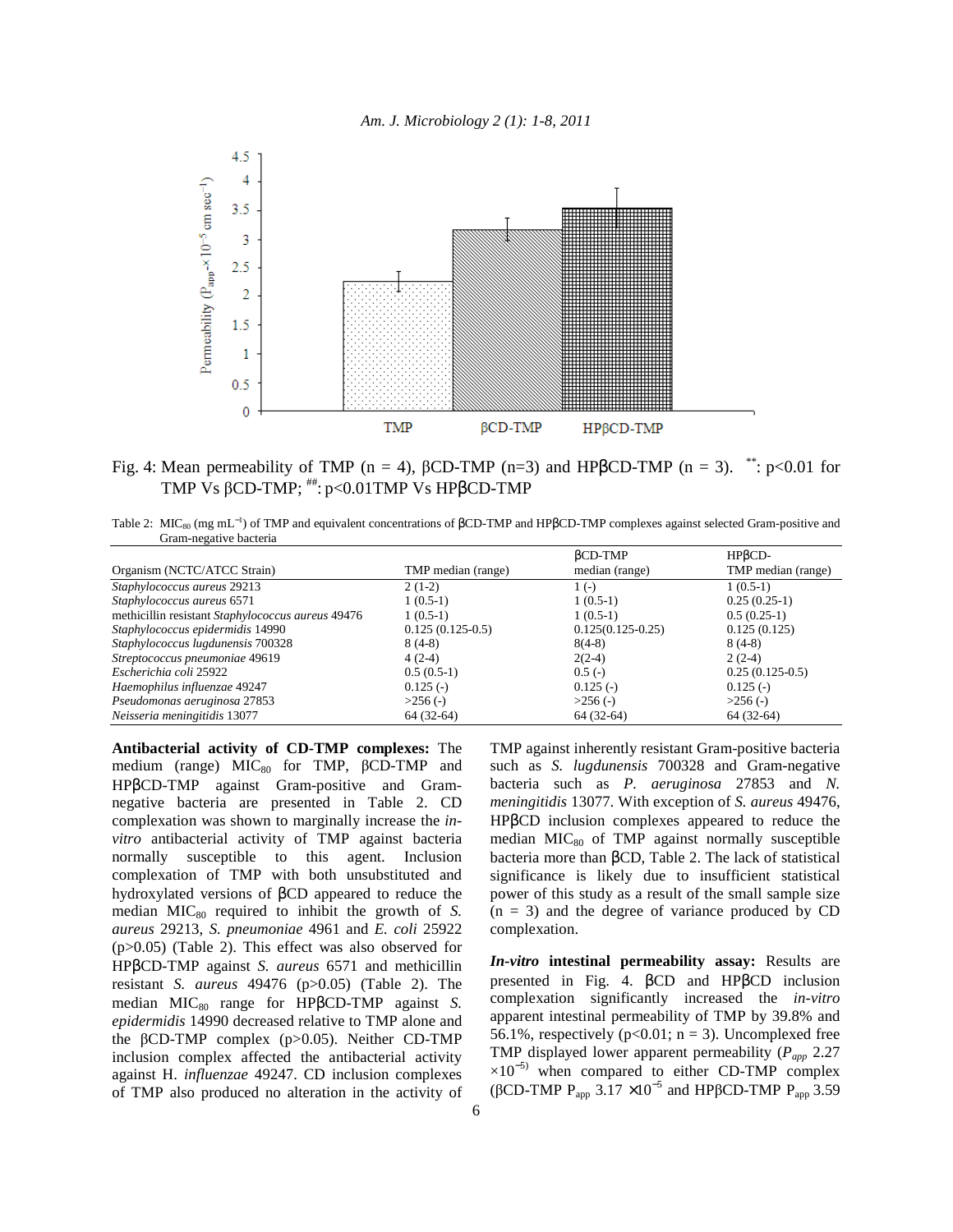$\times 10^{-5}$ ). The mean P<sub>app</sub> of HPβCD-TMP, despite being higher, was not significantly different from βCD-TMP  $(P > 0.05; n = 3)$ .

## **DISCUSSION**

 The formation of inclusion complexes between TMP and βCD or HPβCD were confirmed by DSC (Fig. 2 and 3) and  $^1$ H-NMR (Table 1). CD inclusion complexation resulted in improvements in the antibacterial activity of TMP against normally sensitive bacteria that were not significant. These results suggest that it is unlikely that CD inclusion complexation would have any influence on the spectrum of organisms affected by TMP and as such would have little bearing on the clinical indication of this agent. From a formulatory perspective, these results highlight the fact that TMP, at minimum, retains its original activity against susceptible bacteria when complexed with these CDs.

 The statistically significant improvement in the intestinal permeabilities of both βCD inclusion complexes relative to uncomplexed free TMP, however, may have marked implications for the *in-vivo*  antibacterial activity. The 39.8 and 56.1% increase in apparent intestinal permeability observed for βCD-TMP and HPβCD-TMP (Fig. 4) relative to uncomplexed free TMP could result in significantly higher steady-state plasma concentrations of the drug when administered orally. Extrapolation of these *invitro* findings to *in-vivo* is supported by comprehensive validation studies previously performed (Artursson 1990). A reliable correlation between the oral absorption in humans and the apparent permeability coefficient, obtained from the Caco-2 permeability assay, for 20 structurally diverse chemicals, was demonstrated by the investigator (Artursson and Karlsson, 1991; Artursson *et al*., 2001). Drugs with a  $P_{app}$  above  $1 \times 10^{-5}$  cm sec<sup>-1</sup> in Caco-2 cell studies are considered to be highly absorbed while drugs with  $P_{app}$  below 2×10<sup>-6</sup> cm/s are considered to be poorly absorbed *in-vivo* (Rinaki *et al*., 2003). Considering the effect CD inclusion complexation has on the antibacterial activity of TMP, the improved intestinal permeability of CD-TMP complexes has the potential to improve the *in-vivo* antibacterial activity of TMP by enhancing the steady-state concentration of the drug when dosed orally, reduce emergence of resistance, or at minimum reduce the oral dose required to attain the desired steady-state plasma concentration to inhibition the growth of bacterial for which TMP is indicated.

#### **CONCLUSION**

 These results in combination with the improvements in physicochemical properties previously reported (Li *et al*., 2005; Sousa *et al*., 2005) would suggest that physical complexation with either of these CDs would provide a feasible alternative strategy to improve the pharmaceutical and pharmacokinetic properties of TMP. This would be particularly applicable to the formulation or compounding of solution-state dosage forms such as eye drops required for the treatment of ocular pathogens. The clinical relevance of these results is limited by the *in-vitro* nature of the tests performed and future investigations should provide comparisons in an *in-vivo* model to validate the conclusions drawn from this investigation.

### **REFERENCES**

- Artursson, P. and Karlsson, 1991. Correlation between oral drug absorption in humans and apparent drug permeability coefficients in human intestinal epithelial (Caco-2) cells. Biochem. Biophys. Res. Commun., 175: 880-885. DOI: 10.1016/0006- 291X(91)91647-U
- Artursson, P., 1990. Epithelial transport of drugs in cell culture. I: A model for studying the passive diffusion of drugs over intestinal absorbtive (Caco-2) cells. J. Pharm. Sci., 79: 476-482. DOI: 10.1002/jps.2600790604
- Artursson, P., K. Palm and K. Luthman, 2001. Caco-2 monolayers in experimental and theoretical predictions of drug transport. Adv. Drug. Deliv. Rev., 46: 27-43. DOI: 10.1016/S0169- 409X(00)00128-9
- Athanassiou, G., S. Michaleas, E. Lada-Chitiroglou, T. Tsitsa and E. Antoniadou-Vyza, 2003. Antimicrobial activity of β-lactam antibiotics against clinical pathogens after molecular inclusion in several cyclodextrins. A novel approach to bacterial resistance. J. Pharm. Pharmacol., 55: 291- 300. DOI: 10.1211/002235702649
- Echezarreta-Lopez, M.M., I. Perdomo-Lopez, E. Estrada, J.L. Vila-Jato and J.J. Torres-Labandeira, 2002. Utility of nuclear magnetic resonance spectroscopy to characterize the structure of dexamethasone sodium phosphate inclusion complexes with cyclodextrins in solution and to analyze potential competitive effects. J. Pharm. Sci., 91: 1536-1547. DOI: 10.1002/jps.10145